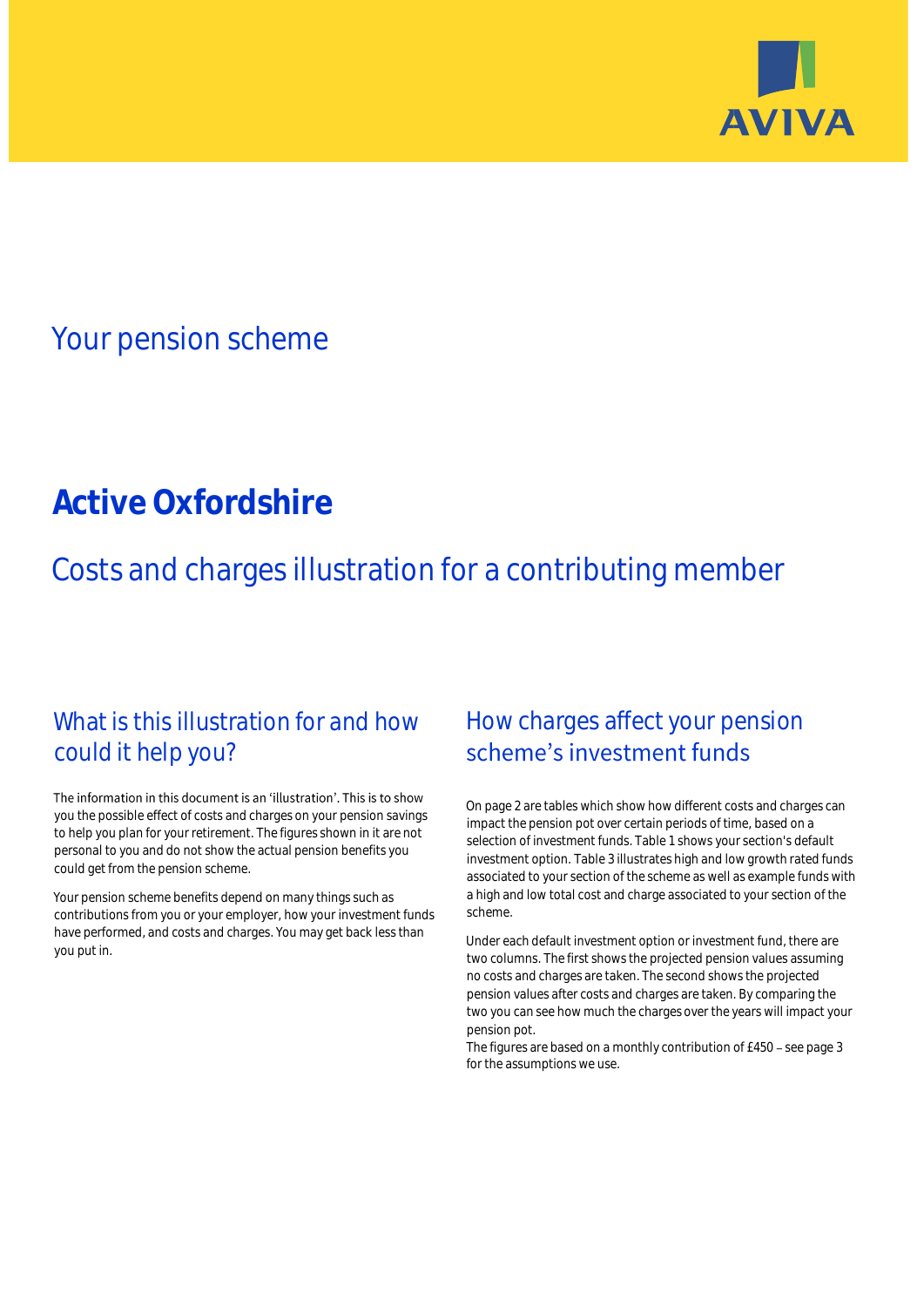| Illustration of effect of costs and charges on the Default Investment Option in<br><b>Active Oxfordshire</b> |                                                                           |                                    |  |  |  |  |
|--------------------------------------------------------------------------------------------------------------|---------------------------------------------------------------------------|------------------------------------|--|--|--|--|
|                                                                                                              | <b>My Future</b>                                                          |                                    |  |  |  |  |
|                                                                                                              | Assumed growth rate 3.2% (p.a.)<br>Assumed costs and charges 0.59% (p.a.) |                                    |  |  |  |  |
|                                                                                                              |                                                                           |                                    |  |  |  |  |
| At end of year                                                                                               | Projected value assuming no                                               | <b>Projected value after costs</b> |  |  |  |  |
|                                                                                                              | costs and charges are taken                                               | and charges are taken              |  |  |  |  |
| $\mathbf{1}$                                                                                                 | £5,370                                                                    | £5,350                             |  |  |  |  |
| $\overline{2}$                                                                                               | £10,800                                                                   | £10,700                            |  |  |  |  |
| 3                                                                                                            | £16,300                                                                   | £16,100                            |  |  |  |  |
| 4                                                                                                            | £21,800                                                                   | £21,600                            |  |  |  |  |
| 5                                                                                                            | £27,400                                                                   | £27,000                            |  |  |  |  |
| 10                                                                                                           | £56,400                                                                   | £54,600                            |  |  |  |  |
| 15                                                                                                           | £86,900                                                                   | £82,900                            |  |  |  |  |
| 20                                                                                                           | £119,000                                                                  | £112,000                           |  |  |  |  |
| 25                                                                                                           | £153,000                                                                  | £141,000                           |  |  |  |  |
| 30                                                                                                           | £189,000                                                                  | £172,000                           |  |  |  |  |
| 35                                                                                                           | £227,000                                                                  | £203,000                           |  |  |  |  |
| 40                                                                                                           | £264,000                                                                  | £232,000                           |  |  |  |  |
| 45                                                                                                           | £297,000                                                                  | £257,000                           |  |  |  |  |
| 50                                                                                                           | £326,000                                                                  | £278,000                           |  |  |  |  |

### **Table 2**

| List of Funds included in the Default Investment Option |                       |                    |
|---------------------------------------------------------|-----------------------|--------------------|
| <b>Fund name</b>                                        | <b>Total Cost and</b> | <b>Growth Rate</b> |
|                                                         | Charge (p.a.)         | (p.a.)             |
| Av My Future Consolidation-FPMFCONP                     | 0.56%                 | 2.40%              |
| Av My Future Growth-FPMFGROP                            | 0.62%                 | 3.60%              |
|                                                         |                       |                    |
|                                                         |                       |                    |
|                                                         |                       |                    |
|                                                         |                       |                    |
|                                                         |                       |                    |
|                                                         |                       |                    |
|                                                         |                       |                    |
|                                                         |                       |                    |

#### **Aviva Life & Pensions UK Limited.**

Registered in England No. 3253947. Registered office: Aviva, Wellington Row, York, YO90 1WR. Authorised by the Prudential Regulation Authority and regulated by the Financial Conduct Authority and the Prudential Regulation Authority. Firm Reference Number 185896. **aviva.co.uk** TEMP GFI NG071309 09/2018